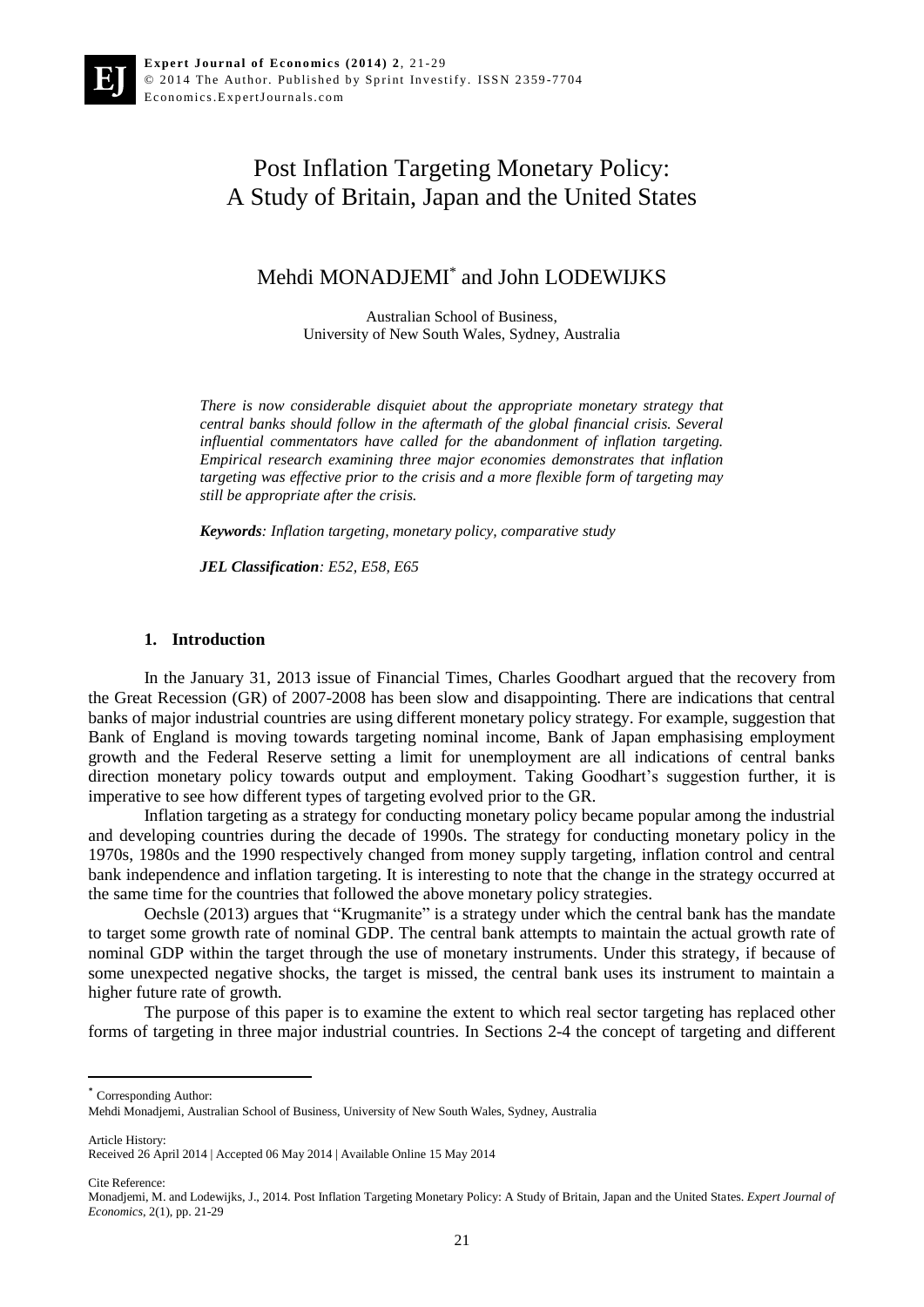forms of targeting are examined. Theoretical discussions and empirical results are presented in Section 5, and summary and concluding results are offered in Section 6.

#### **2. Monetary Targeting**

In conducting monetary policy some variables such as inflation, rate of growth output and unemployment rate are called final targets and some such as money supply, interest rate and exchange rate are called intermediate targets. The central bank attempts to influence the final targets by setting the intermediate targets.

For a successful targeting, an intermediate target must meet the following conditions:

- i. The relationship between intermediate and final targets must be stable. If this condition is not met, changes in the intermediate target may not influence the final target or it may change the final target in an undesirable direction.
- ii. Data on the intermediate target must be available prior to the data on the final target. This condition allows the central bank to forecast the future changes in the final target by observing the behaviour of the intermediate target.
- iii. The intermediate target must be under the control of the central bank.

Monetary targeting was exercised during the 1970s for controlling inflation in Britain, United States, Canada, Australia and New Zealand. This procedure relied on Friedman Schwartz (1963) where the authors showed a long run close relationship between money and prices in the United States.

Monetary targeting adds to the credibility of the central bank and prevents inflationary consequences of a discretionary policy based on the choice between growth and inflation. Moreover, the existence of a target creates transparency in implementation of monetary policy and allows the privates sector to anticipate the direction of monetary policy.

The central bank cannot control both money and interest rate simultaneously. If money is controlled interest rate is left free and vice versa. Poole (1970) proposed conditions for choosing money or interest rate as an intermediate target. Poole assumed that the objective of the central bank is to minimize the deviation of output from its desired level.

Monetary targeting is preferable if the economy is subject to a real sector shock such as changes in consumption, investment or exports. Interest rate targeting is preferable if the source of instability is from the financial sector.

Monadjemi and Kearney (1990) showed that in the 1970s in the United States, United Kingdom, Canada, Germany and Australia monetary targeting was successful in reducing inflation. During the 1980s, financial innovations and financial deregulations caused a considerable instability in the velocity of money. Fluctuations in the velocity of money introduced several problems in conducting monetary targeting. For example, financial deregulations led to a significant expansion of bank deposits and the supply of money (money supply include bank deposits). An increase in the supply of money without a corresponding rise in nominal GDP led to a fall in velocity of money. Most of the above-mentioned countries suspended monetary targeting in the 1980s.

#### **3. Exchange Rate Targeting**

During the 1980s, several countries conducted monetary policy by targeting the exchange rate. Stability of the exchange rate is important particularly for countries that international trade comprises a large proportion of their aggregate economic activity.

In 1979, in the context of the European Monetary System (EMS), eight European countries decided to limit fluctuations of their exchange rates within  $\pm$  2.5 percent relative to the German Mark. EMS was successful in keeping the inflation rates of the member countries in line with the rate of inflation in Germany, which was the lowest in Europe. EMS actively continued operation until 1992 when a significant depreciation of the British Pound and an increasing limit of fluctuations to  $\pm$  15 percent automatically caused the breakdown of the system. Eventually the European Monetary Union and the single currency were introduced in 1999 and the European Central Bank (ECB) was assigned the task of managing euro's liquidity.

In the commodity producing countries, the exchange rate is highly correlated with the commodity prices. In these countries exchange rate targeting may cause problems that are similar to the Argentine (2001), Mexico, (1994) and Britain (1992). In these cases eventually the central bank floated the exchange rate.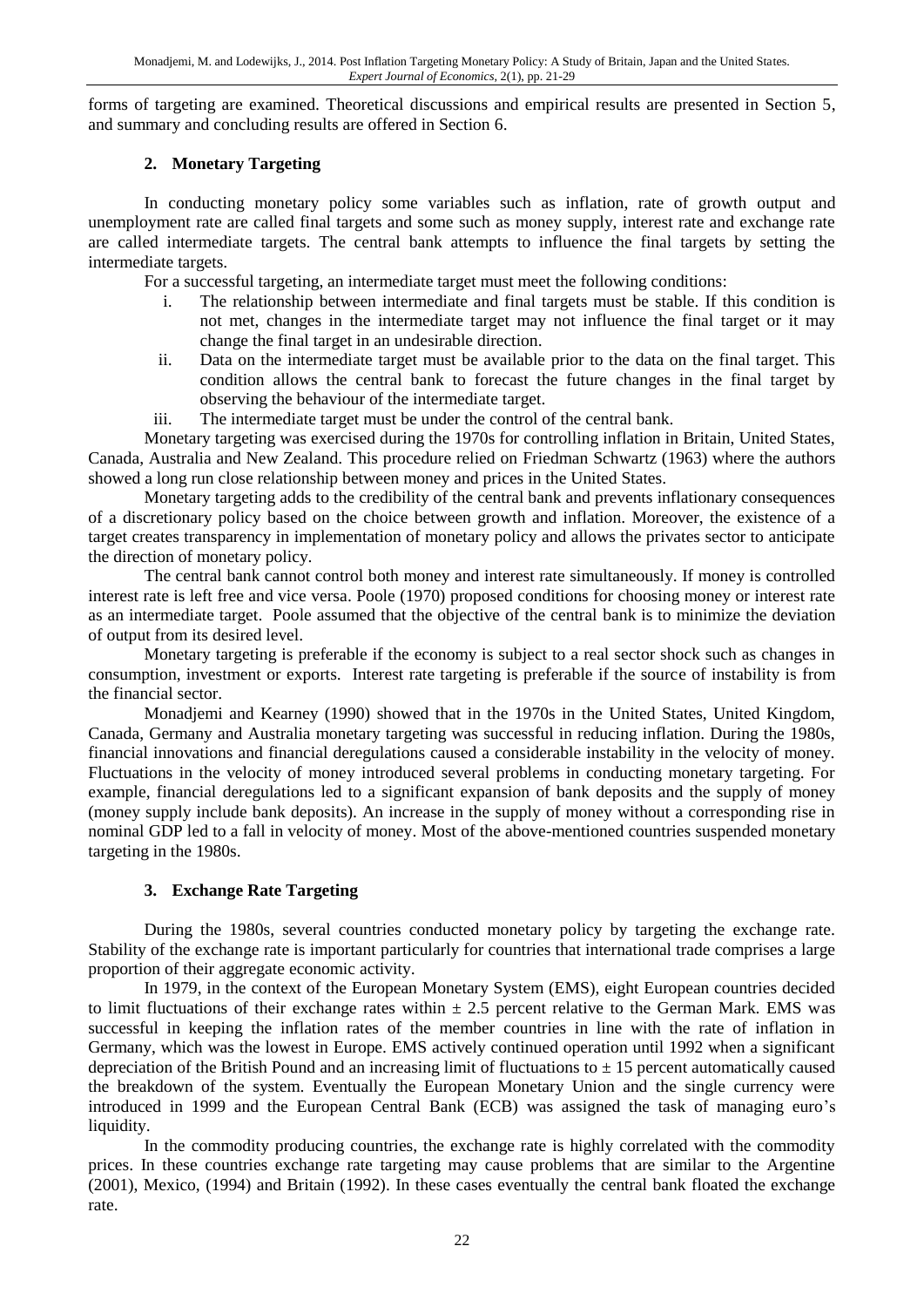## **4. Inflation Targeting**

During the 1990s, some countries such as Australia, Brazil, Britain, Canada, Chilli, Norway, South Africa, Korea, and New Zealand commenced conducting monetary policy base on inflation targeting. In this procedure, the central bank attempts to conduct monetary policy such that the expected rate of inflation remains within a specified range. Countries that exercised inflation targeting were successful in keeping their rate of inflation within the targeted range.

The preference of price stability against growth and employment was demonstrated in Rogoff (1985). Rogoff argued that the society is better-off if the objective function of the central bank is different than the objective function of the society. In other words the monetary authorities must be conservative with an objective function that assigns higher weight to price stability than employment. Decisions made by a conservative central bank must be independent of the expansionary policies of the government. Alesina and Summers (1993) showed that over a decade, Germany and Switzerland with most independent central banks experienced lowest possible rate of inflation.

Preference of price stability over employment follows separate articles by Friedman (1968) and Phelps (1968). Both studies showed that an expansionary monetary policy increases employment in the short run but in the long run employment returns to the natural rate and inflation remains at a higher level. In other words, in the long run an expansionary monetary policy increases inflation without affecting unemployment. Kyland and Prescott (1977) society's welfare is improved if in conducting monetary policy the central bank follows a rule rather than discretion. The authors showed that conducting monetary policy based on a rule generates no inflation whereas a discretionary monetary policy produces positive inflation. Rogoff (1985) argues that in the absence of productivity shocks, inflation targeting is the best strategy because it has no trade-off between inflation and unemployment.

In Argentine one unit of local currency was set to one US dollar. This procedure reduced inflation but created banking crises. In 1994 Mexico attempted to limit fluctuations of peso against the US dollar. However, political turmoil and the loss of foreign exchange reserves forced the government to devalue the peso. In 1992 Britain was forced to leave the EMS fixed exchange rate system when Bank of England experienced heavy losses.

Inflation targeting is not suitable in the presence of a supply shock. In this case control of inflation is associated with a large drop in output and employment.

In inflation targeting by publicly announcing targets and monetary policy strategy the central bank becomes more transparent and responsible. Mishkin and Posen (1997) argued that those countries that

implement inflation targeting must have developed financial markets, macroeconomic stability, an independent monetary policy and a credible monetary policy. Moreover, the central bank must not be committed to maintain the exchange rate.

The logic behind the inflation targeting is based on the long run policy ineffectiveness of monetary policy. In the long run monetary policy affects prices but not output.

The importance of maintaining an inflation target varies among different countries. At the top of the list is New Zealand where the governor of the central bank's job depends on the maintenance of the inflation targets. Inflation targeting is not sensitive to the terms of trade shocks because generally prices of food, energy and interest rate on mortgages are excluded from the consumer price index. Prices of these items are very volatile and cause changes in the aggregate supply curve.

Those economists who are against the inflation targeting such as Debelle and Fischer (1994) and Posen (1995) argue that in Germany and Switzerland inflation targeting was successful enforced at the cost of high unemployment. Recently most of the macroeconomists and central bankers believe that maintaining a low inflation target leads to macroeconomic stability in the long run. Supporters of inflation targeting are not in favour of zero inflation. They argue that since nominal wages are rigid downward, having a positive inflation is the only way to reduce real wages and create employment. Moreover, maintenance of a very low inflation target may lead to the dander of deflation. Bernanke and Mishkin (1997) argue that similar situation existed in Japan in the late 1990s.

Svensson (1999) identifies three features for inflation targeting:

- i. Existence of a clear numerical target for inflation,
- ii. Forecasts of inflation as a framework for conduction monetary policy,
- iii. High level of transparency and responsibility.

McCallum (1996) examined the success of inflation targeting in Canada, Britain, Sweden and New Zealand that conducted monetary policy in the context of inflation targeting in 199o to 1993. All of these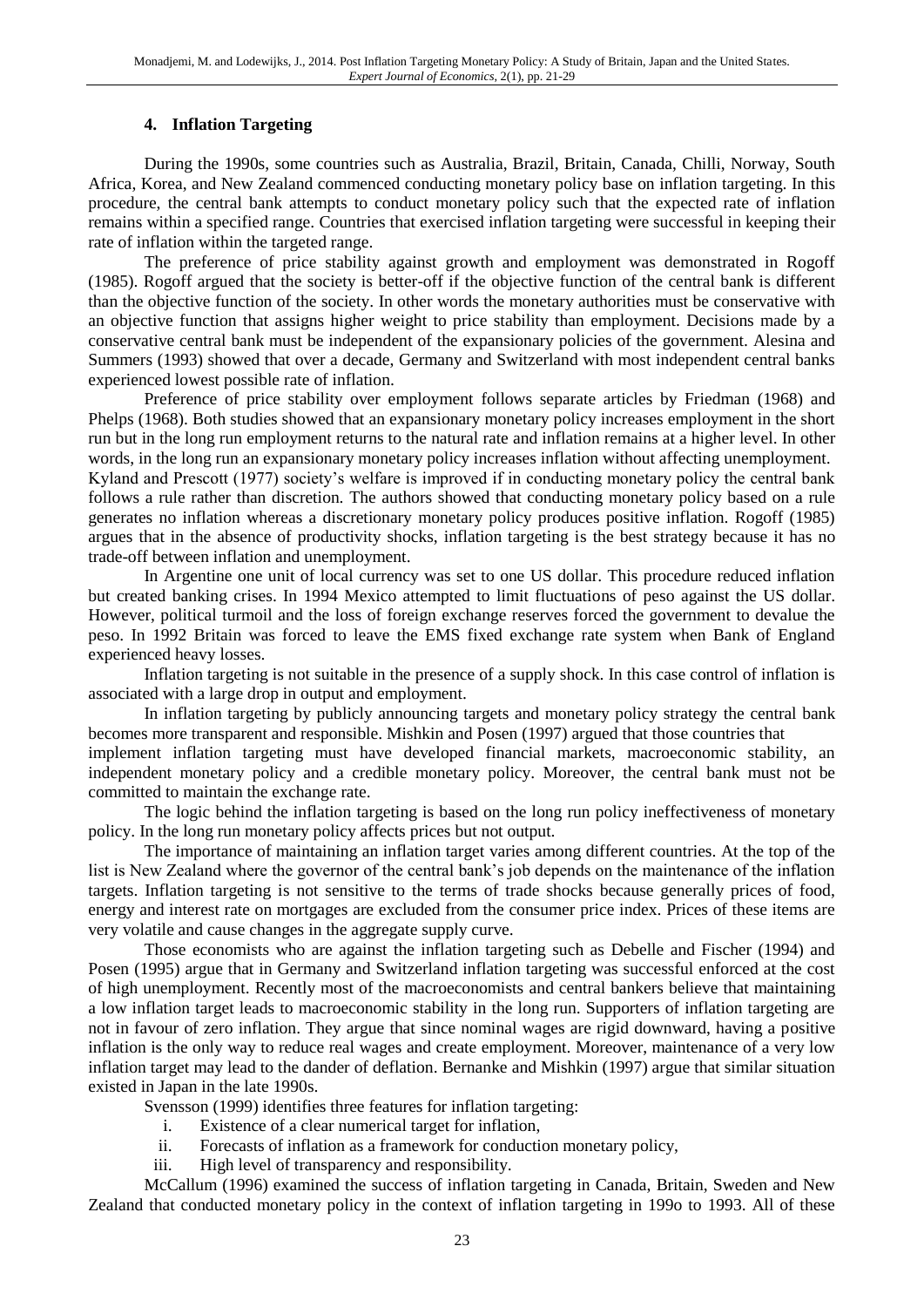countries used consumer price index, excluding food and energy prices, as a measure of price level. McCallum argues that inflation targeting is preferable to the discretionary policy because in the latter method more attention is paid to the benefits of an expansionary policy than the costs of the policy.

McCallum showed that high rates of inflation that existed in the above mentioned countries in the 1970s and the 1980s, declined to 2 to 4 percent in the 1990s.

Among the developed and developing countries respectively New Zealand and Chilli were the first countries that commenced inflation targeting. Bosede (2004) showed that before the implementation of inflation targeting the average rate of inflation in the developed and the developing countries were 3.72 and 13.11 percent respectively. 12 months after the implementation both rates declined to 2.71 and 8.3 percent respectively.

#### **5. Real Sector Targeting: Empirical Evidence**

The choice between inflation targeting and real sector targeting is similar to the choice between fixing the price and letting the quantity be determined in the market or setting the quantity and letting the price to be freely determined. The authorities cannot set the price and quantity together at the same time. Historically, real sector targeting rather than inflation targeting became important when the economy was far away from the potential output and inflation is not a serious problem. Notable examples of real sector targeting are during the Great Depression of 1930s and the GR of 2007-2008.

Figures 1 and 2 show quarterly data on inflation and growth of real GDP for Japan, United Kingdom and United States, 1990- 2013. 0-2013. Figure 1  $\frac{1}{2}$ 



*Figure 1. Inflation Rates: Japan, United Kingdom, and United States*

Source: All of the series in this study including CPI, growth rates, government expenditure and nominal GDP for Japan, UK and US were collected from the OECD website under quarterly national income account.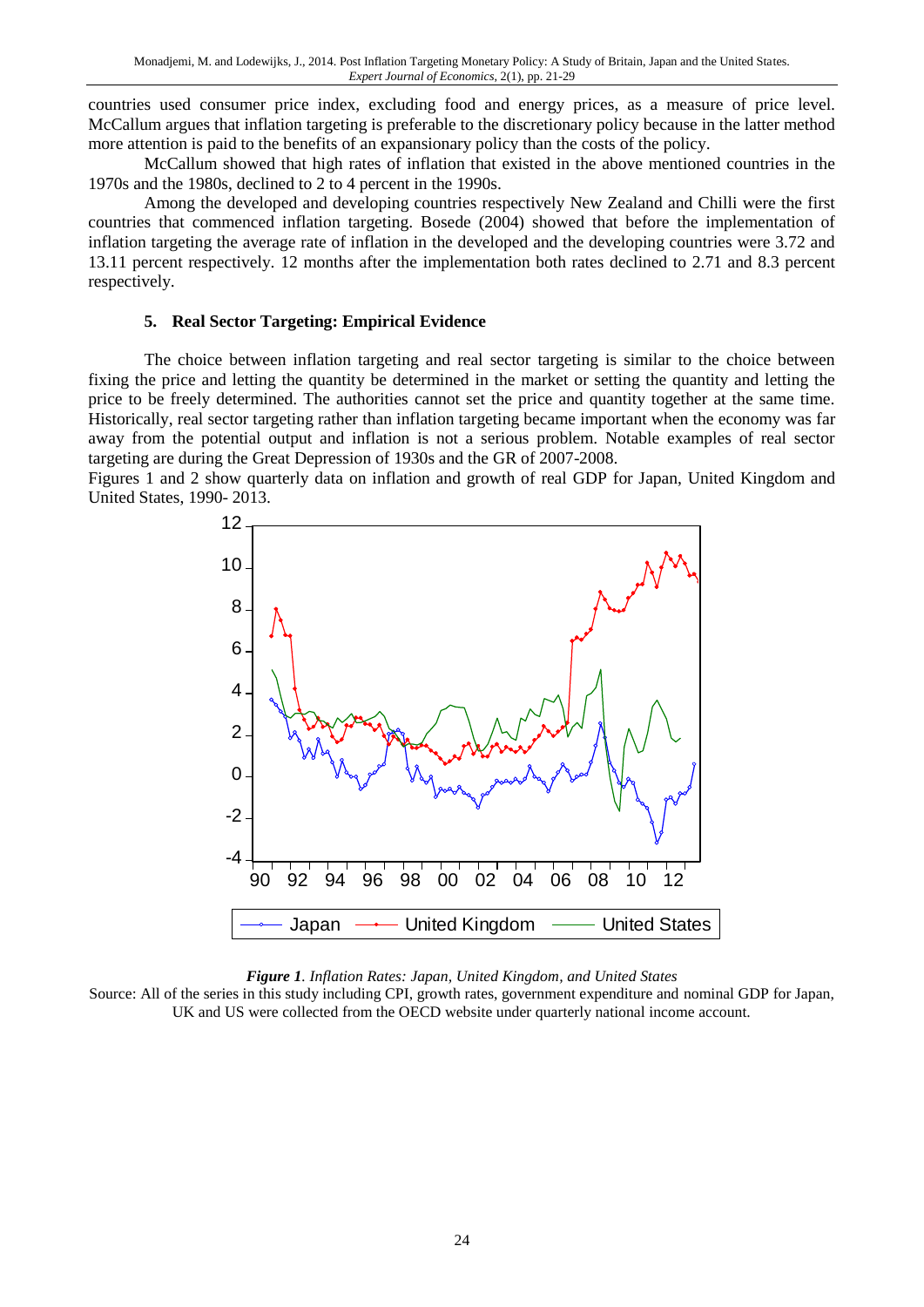

*Figure 2. Growth Rates: Japan, United Kingdom, and United States*

Figure 1 indicates stability of the inflation rates in three countries over roughly about 14 years (1992 to 2006). This period coincides with the period of inflation targeting in all of the three countries. However, the prolong period of tranquil inflation stability did not continue as inflation rates behaved erotically after 2006.

Figure 2 also shows a prolong period of about 17 to 18 years growth for three countries prior to the GR of 2007-2008. All of the three countries experienced a dramatic fall in their growth rates in 2008. Subsequently the fall of growth rates were reversed as governments' macroeconomic policies and rescue packages attempted to restore output and employment. The primary emphasis was placed on growth rather than inflation.

Further information regarding volatility of inflation and growth rates in three selected countries prior and after 2007 are reported in Tables 1and 2.

| <b>Table 1.</b> Standard Deviations of Inflation Rates |           |           |
|--------------------------------------------------------|-----------|-----------|
| Country                                                | 1992-2006 | 2007-2012 |
| Japan                                                  | 0.91      | 1.34      |
| UK                                                     | 0.93      | 1.33      |
| IS A                                                   | 0.66      | .60       |

| <b>Table 2.</b> Standard Deviations of Growth Rates |           |           |  |
|-----------------------------------------------------|-----------|-----------|--|
| Country                                             | 1992-2006 | 2007-2012 |  |
| Japan                                               | 0.49      | 0.93      |  |
| ΠK                                                  | 0.40      | 0.96      |  |
| USA                                                 | 112       | 2.31      |  |

Both tables show more volatile inflation and growth in the latter sub-period. Stability of the inflation rates during the earlier period is indicative of the inflation targeting which was less emphasised as output and employment significantly dropped during the GR in most of the affected countries.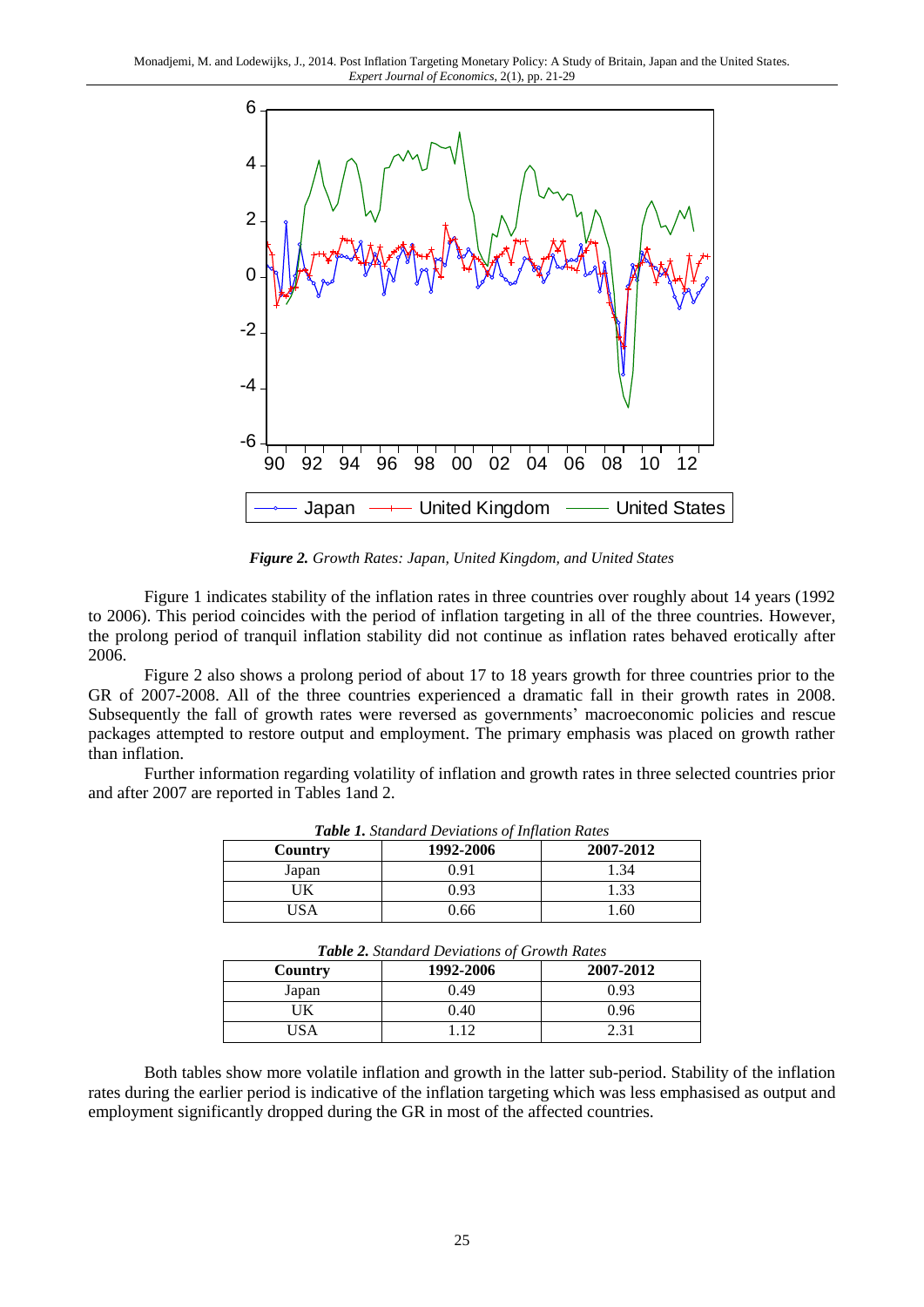

*Figure 3. General Government Expenditure: Japan, UK and USA*

Figure 3 shows that government expenditure in three countries rose steadily until beginning of the financial crises and then after a sharp fall started to rise again indicating fiscal authorities intention to compensate for the decline in output and employment. Figure 3 also suggests that falling government expenditure around 2007 may have contributed to the recession in three selected counties. Monadjemi (2011) argues that rising oil prices coupled with falling government expenditure contributed to the recession in the United States in 2008.

Further evidence on inflation targeting is provided using Hodrick-Prescott (1997) (HP) filter. HP method divides a time series into growth and cyclical components. Using a statistical filter, the growth component can be removed, leaving the cyclical component as deviations around a smooth trend line. Assume Y is a time series on real GDP or CPI.

$$
Y = y_c + y_g
$$

where  $y_c$  and  $y_g$  respectively are cyclical and growth components of Y. Assuming that inflation targeting was in effect 1990 – 2006, the cyclical component of CPI is not expected to deviate substantially from the trend line. However, with the abolition of inflation targeting after 2006, price level is uncontrolled and is expected to deviate from the trend line.

Applications of HP method for US, UK and Japan are presented in Figures 4 to 9.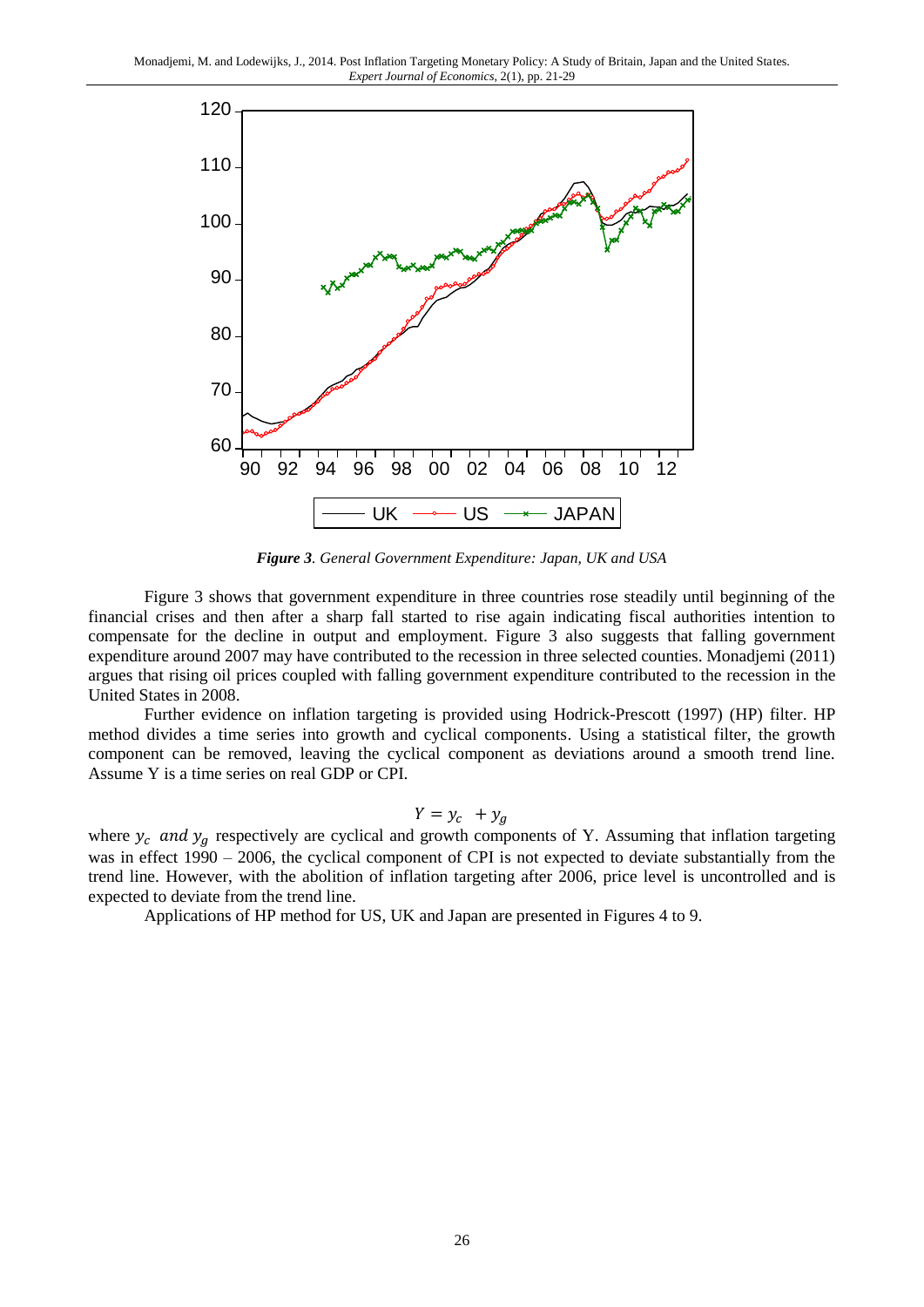



*Figure 6. Hodrick-Prescott Filter UK CPI 1990-2006 Figure 7. Hodrick-Prescott Filter UK CPI 2007-2013*



*Figure 4. Hodrick-Prescott Filter US CPI 1990-2006 Figure 5. Hodrick-Prescott Filter US CPI 2007-2013*





*Figure 8. Hodrick-Prescott Filter Japan CPI 1990-2006 Figure 9. Hodrick-Prescott Filter Japan CPI 2007-2013*

All of the figures indicate that prices moved much more closely along the trend lines in 1990 – 2006 than they did in the latter period after 2006. In cases of UK and US in the earlier period, CPIs moved almost completely on the trend lines. These figures provide further evidence on the stability of the prices in three countries enforced by the existence of inflation targeting prior to the GR.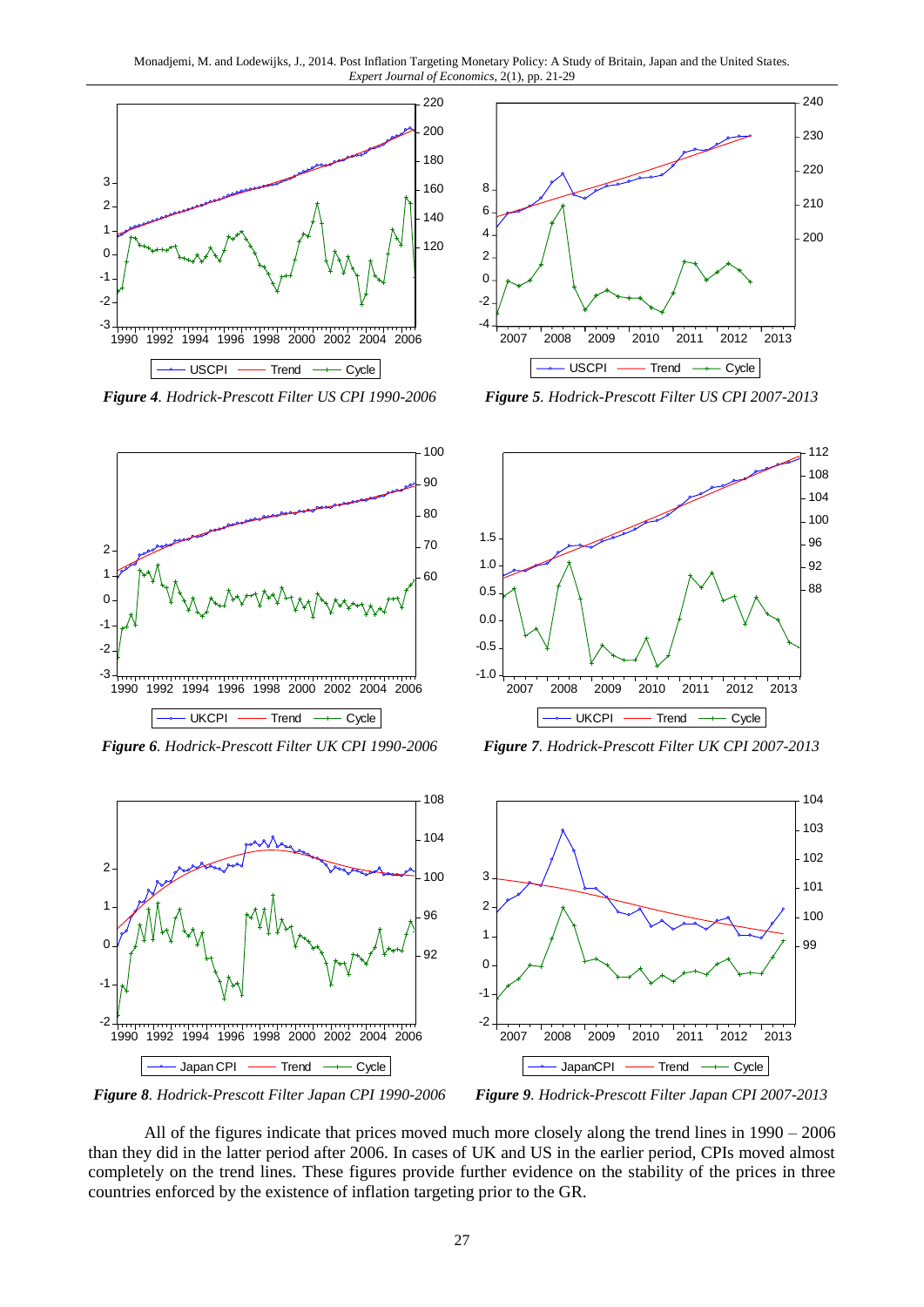## **6. Conclusions**

Macroeconomic Policy is under review after the harrowing experiences with the global financial crisis and its lingering effects, especially in Europe. The International Monetary Fund, for example, is sponsoring several conferences on 'Rethinking Macro Policy'. There is considerable divergence of views about what the appropriate monetary targets should be after the crisis. A pivotal statement in this respect is the paper by Blanchard et al (2010). This study looks at "what we thought we knew" about the benefits of having just one target of inflation and how "we were wrong" and that "what we have learned from the crisis" is that central banks aimed for too low a level of inflation. The target should be raised to provide liquidity more broadly and to reduce the value of real debt when extensive financial deleveraging is occurring. Coming from an institution such as the International Monetary Fund, which had been a champion of inflation targeting in the past, really does indicate how much central bank behaviour has been transformed.

Michael Woodford (2012, 2013) suggests caution before we discard the conventional wisdom. Our empirical results support this proposition. Inflation targeting has provided stability for medium-run inflation expectations before the crisis and has prevented a deflationary spiral, during and after the crisis. What the profession has learned is that inflation stabilization, in itself, does not guarantee macroeconomic stability. A more flexible form of inflation targeting is called for. For example, a central bank may target nominal GDP in such a way that it hits an inflation target over a medium-run rather than in the short-run. Official interest rates might be lowered even if inflation targets are not being met at that point in time as long as nominal GDP is below or is trending below a nominal GDP target. Similarly, interest rates may be raised even if inflation targets are being met if there are indications of excessive debt accumulations, property bubbles and fear of financial crises. Monetary policy needs to be cognisant of not only inflation and real activity forecasts but also the spectre of financial crises.

#### **7. References**

- Alesina, A. and Summers, L., 1993. Central Bank Independence and Macroeconomic Performance: Some Comparative Evidence. *Journal of Money Credit and Banking*, 25, pp. 151-162
- Bernanke, B. and Mishkin, F., 1997. Inflation Targeting: A New Framework for Monetary Policy, *Journal of Economic Perspectives*, spring, 11(2), pp. 97-116
- Blanchard, O, DellAriccia, G & Mauro, P., 2010. Rethinking Macroeconomic Policy. *Journal of Money, Credit and Banking*, 42(6), supplement, pp. 199 - 215
- Bosede, ND. 2004. Inflation Targeting Framework for Jamaica: An Empirical Exploration, *Research Discussion Paper, Bank of Jamaica*, July
- Debelle, G. and Fischer, S., 1995. How Independent Should a Central Bank Be?, in *Goals, Guidelines and Constrains Facing Monetary Policymakers, edited by Fuhrer, J., Federal Reserve Bank of Boston*, pp. 195-221
- Friedman, M., 1968. The Role of Monetary Policy. *American Economic Review*, 58(1), March, pp. 1-17
- Friedman, M. and Jacobson Schwartz, A., 1963. *A Monetary History of the United States 1867- 1960*. Princeton University Press, Princeton
- Goodhart, C., 2013. Central Banks Asked to Walk Inflations Razor Edge. *Financial Times,* 31 January
- Hordick, R. J. And Prescott, E. C., 1997. Post-War US Business Cycles: An Empirical Investigation. *Journal of Money, Credit and Banking*, 29, pp. 1-16
- Kydland, F. and Prescott, E., 1977. Rules Rather than Discretion: The Inconsistency of Optimal Plans. *Journal of Political Economy*, 85, June, pp. 473-491
- McCullum, B., 1996. Inflation Targeting in Canada, New Zealand, Sweden, the United Kingdom, and in General, *NBER working Paper*, 5579
- Mishkin, F. and Posen, A., 1997. Inflation Targeting: Lessons from Four Countries, *Economic Policy Review, Federal Reserve Bank of New York*, 3(3), August
- Monadjemi, M. S., 2011. Monetary Policy and Oil Prices. *Global Economy Journal*, 11(3), pp. 1-16
- Monadjemi, M. and Kearney, C., 1990. Deregulation and the Conduct of Monetary Policy. *Economic and Labour Relation Review*, December, pp. 18-33
- Oechsle, T., 2013. A Monetary and Fiscal Framework for Macroeconomic Stability in the European Monetary Union. *Real World Economics Review*, 65, pp. 51-64
- Phelps, E., 1968. Money Wage Dynamics and Labour Market Equilibrium. *Journal of Political Economy*, 76(4), July/August, pp. 678-711